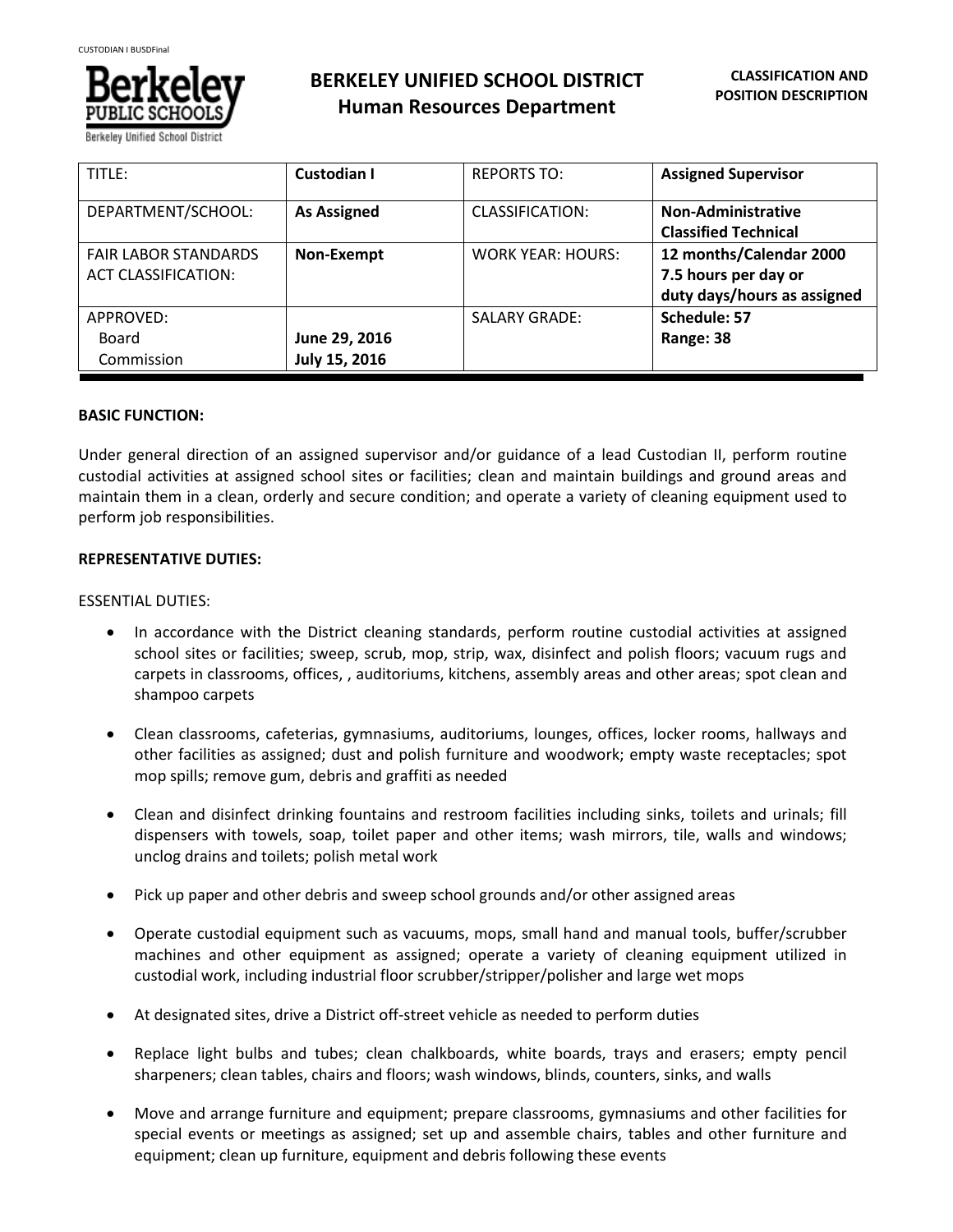- Lock and unlock doors, gates and windows as appropriate; turn lights on and off as needed; maintain security of assigned areas according to established guidelines; set alarms as appropriate
- Report safety, sanitary and fire hazards to appropriate personnel; perform minor maintenance tasks such as removing graffiti, repairing furniture; report need for maintenance and repairs to Custodian II or supervisor
- Participate in the thorough cleaning and restoration of campus facilities during recess periods

### OTHER DUTIES:

Perform related duties as assigned

## **KNOWLEDGE AND ABILITIES:**

#### KNOWLEDGE OF:

Proper methods, techniques, materials, tools and equipment used in modern custodial work Modern cleaning methods including basic methods of cleaning floors, carpets, furniture, walls and fixtures Proper methods of storing equipment, materials and supplies Requirements of maintaining buildings in a safe, clean and orderly condition Appropriate safety precautions and procedures Proper lifting techniques

#### ABILITY TO:

Communicate effectively with students and adults Perform routine custodial activities at assigned school sites or facilities Maintain buildings and grounds areas in a clean, orderly and secure condition Use cleaning materials and equipment in a safe and efficient manner Operate a variety of custodial equipment Maintain tools and equipment in clean working order Move and arrange furniture and equipment Observe and report safety hazards and need for maintenance and repair Understand and follow oral and written directions Observe health and safety regulations Meet schedules and time lines

# **EDUCATION AND EXPERIENCE:**

Any combination equivalent to: sufficient training and experience to demonstrate the knowledge and abilities listed above and one year of general custodial experience

## **WORKING CONDITIONS:**

ENVIRONMENT: Indoor and outdoor work environment Regular exposure to fumes, dust, dirt, oil/grease Driving a vehicle to conduct work